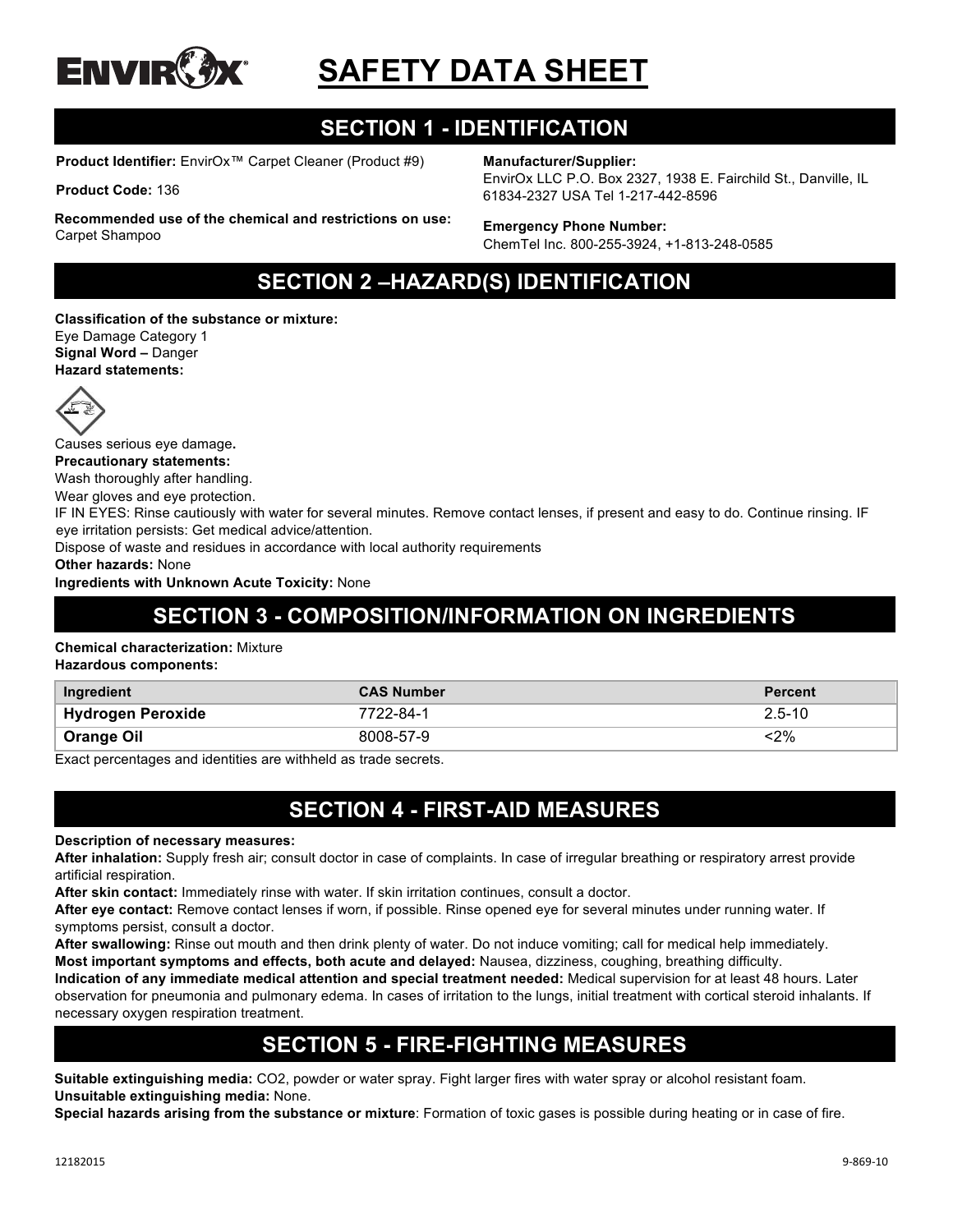**Special protective equipment and precautions for fire-fighters:** Wear self-contained respiratory protective device. Wear fully protective suit.

### **SECTION 6 - ACCIDENTAL RELEASE MEASURES:**

**Personal precautions, protective equipment and emergency procedures: Use respiratory protective device against the effects of fumes/dust/aerosol. Wear protective equipment. Keep unprotected persons away. Ensure adequate ventilation. Particular danger of slipping on leaked/spilled product.**

**Methods and material for containment and cleaning up: Absorb with liquid-binding material (sand, diatomite, acid binders, universal binders, sawdust). Clean the affected area carefully; suitable cleaners are: Warm water.**

### **SECTION 7 - HANDLING AND STORAGE**

**Precautions for safe handling:** Ensure good ventilation/exhaustion at the workplace. Prevent formation of aerosols. Wash hands before breaks and at the end of work**.**

**Conditions for safe storage, including any incompatibilities:** Store in a cool location. Avoid storage near extreme heat, ignition sources or open flame. Do not store together with alkalis (caustic solutions).Store away from oxidizing agents. Store away from foodstuffs. Store in cool, dry conditions in well-sealed receptacles. Store receptacle in a well ventilated area. Use only receptacles specifically permitted for this substance/product.

### **SECTION 8 - EXPOSURE CONTROLS/PERSONAL PROTECTION**

**Components with workplace control parameters:**

| <b>Component</b>                 |     | <b>OSHA PEL ACGIH TLV</b> | <b>WEEL (USA)</b> |
|----------------------------------|-----|---------------------------|-------------------|
| CAS: 7722-84-1 hydrogen peroxide | ppm | 1ppm.                     |                   |

**Appropriate engineering controls:** No further information available.

#### **Personal protective equipment:**

**Respiratory protection:** Use suitable respiratory protective device when aerosol or mist is formed. Use suitable respiratory protective device in case of insufficient ventilation. For spills, respiratory protection may be advisable.

**Protection of hands:** Protective gloves, Butyl rubber or Neoprene gloves. Wash hands before breaks and at the end of work.

**Eye protection:** Safety glasses.

**Body protection:** Protection may be required for spills**.**

### **SECTION 9 - PHYSICAL AND CHEMICAL PROPERTIES**

| Appearance:                                    | Form: Liquid                 |
|------------------------------------------------|------------------------------|
|                                                | Color: Clear                 |
| Odor:                                          | Citrus                       |
| Odor threshold:                                | Not determined               |
| pH value at 20 $^{\circ}$ C (68 $^{\circ}$ F): | $5.5 + 0.5$                  |
| Melting point/Melting range:                   | Undetermined                 |
| Boiling point/Boiling range:                   | 212 °F / 100 °C              |
| Flash point:                                   | Not applicable               |
| Evaporation rate:                              | Not determined               |
| Flammability (solid, gaseous):                 | Not applicable               |
| <b>Explosive Limits</b>                        | Lower: Not Determined        |
| <b>Explosive Limits</b>                        | <b>Upper: Not Determined</b> |

| Vapor pressure:            | 23 hPa (17 mm Hg) |
|----------------------------|-------------------|
| Vapor density:             | Not determined    |
| <b>Relative Density:</b>   | 1.037             |
| Solubility:                | Fully miscible    |
| Partition coefficient      | Not determined    |
| (noctanol/water):          |                   |
| Auto-ignition temperature: | Not self-igniting |
| Decomposition temperature: | Not determined    |
| Viscosity:                 | Not determined    |

# **SECTION 10 - STABILITY AND REACTIVITY**

**Reactivity:** No further relevant information available.

**Chemical stability:** No decomposition if used and stored according to specifications.

**Possibility of hazardous reactions:** Reacts with strong oxidizing agents. Reacts with strong acids. Reacts with alkali (lyes).

Corrosive action on metals.

**Conditions to avoid:** Store away from oxidizing agents.

**Incompatible materials:** No further relevant information available.

**Hazardous decomposition products:** Carbon monoxide and carbon dioxide

### **SECTION 11 - TOXICOLOGICAL INFORMATION**

#### **Information on likely routes of exposure:**

**Inhalation:** Slight irritant effect on mucous membranes. **Ingestion:** None under normal use. **Skin contact:** Slight irritant effect on skin and mucous membranes. **Eye Contact:** Irritating effect.